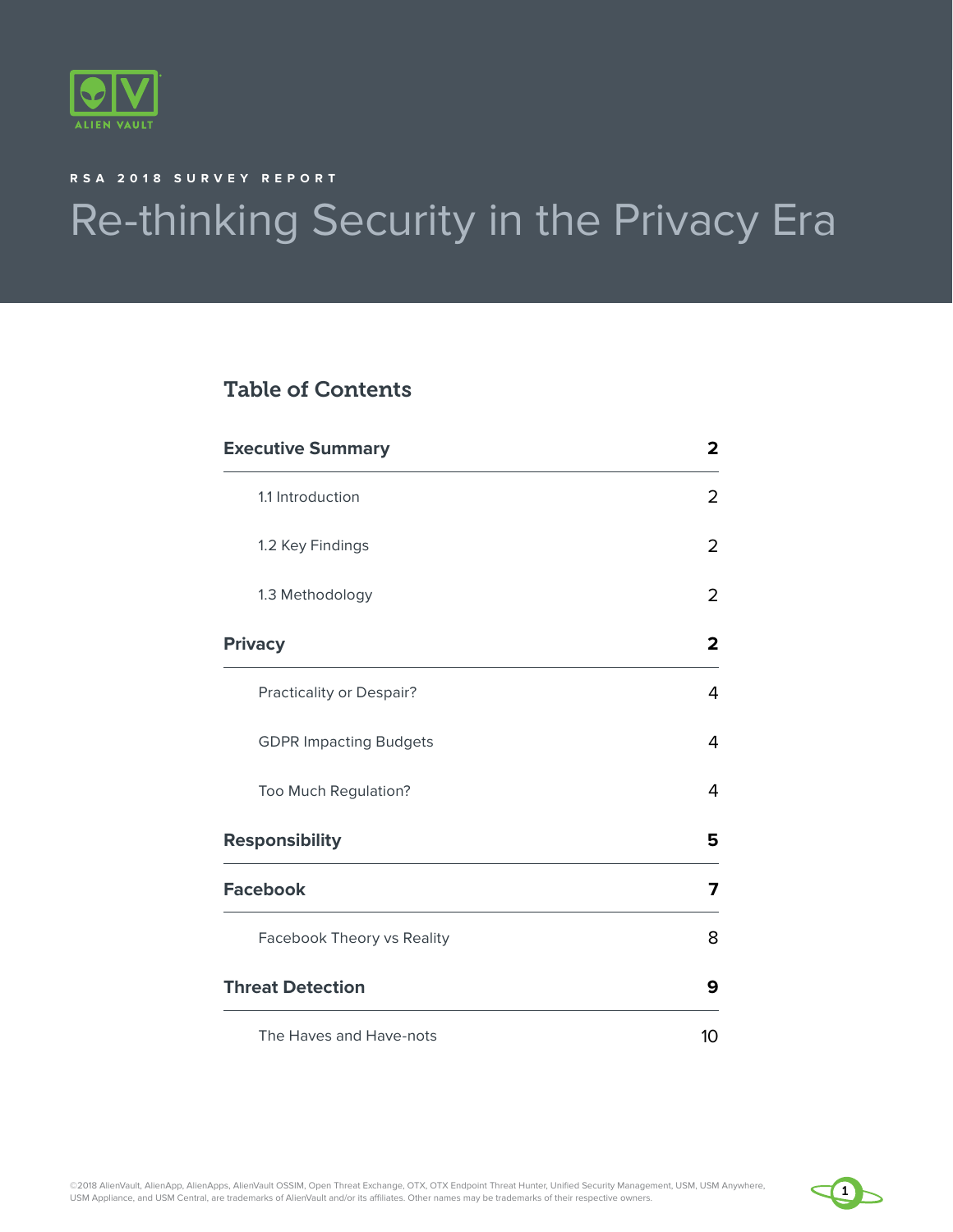### 1. Executive Summary

### **1.1 Introduction**

Privacy has always had a degree of overlap with security. However, in recent years the dependency each has on the other has increased in regards to protecting individual information, the use of social media, and the requirements to respond to breaches.

RSA Conference 2018 gave us an excellent opportunity to gather the opinions of InfoSec professionals. We were able to get a sizable number (759) and cross-section of respondents.

### **1.2 Key Survey Findings**

- **›** 61 percent believe that GDPR will protect EU citizens and 69 percent believe that similar laws would protect US citizens. 75 percent support additional regulations on social media platforms.
- **›** While it was felt the board of directors, CEO, and CISO carry almost equal responsibility, in the event of a breach, the CISO would most likely be held responsible.
- **›** 38 percent believe Mark Zuckerberg deserves to lose his job as CEO over the Cambridge Analytica scandal.
- **›** Only 24 percent of companies believe they can expertly detect and respond to all types of security issues and catch most early enough in the lifecycle to mitigate impact.

### **1.3 Methodology**

This report is based on experience of the author and a survey of 759 participants at RSA Conference 2018.

Demographic data of survey respondents was not collected and respondents were not prompted for their answers nor was any clarification provided about the terms or definitions used.

This report was written by Javvad Malik, Security Advocate, AlienVault. Any questions about the methodology should be addressed to him at **jmalik@alienvault.com.**

### 2. Privacy

2018 has been dominated by privacy news. This has been driven in part by new privacy regulations such as Europe's GDPR, or the updated Australian Privacy Act; and also by the Facebook and Cambridge Analytica revelations that have put a spotlight on how individuals' personal information can be used and abused in ways not previously considered.

We saw companies trying to capitalize on privacy as a differentiator, such as Apple's CEO Tim Cook stating that the company has never profited through harvesting its customers' data.

But social media and products designed to capture vast amounts of individuals' data have been around for many years, so are regulations like GDPR a case of closing the barn door after the horse has bolted?

Our respondents at RSA didn't seem to think so, with an overwhelming 60 percent believing that GDPR will make EU citizens safer from the dangers of attacks such as identity theft.

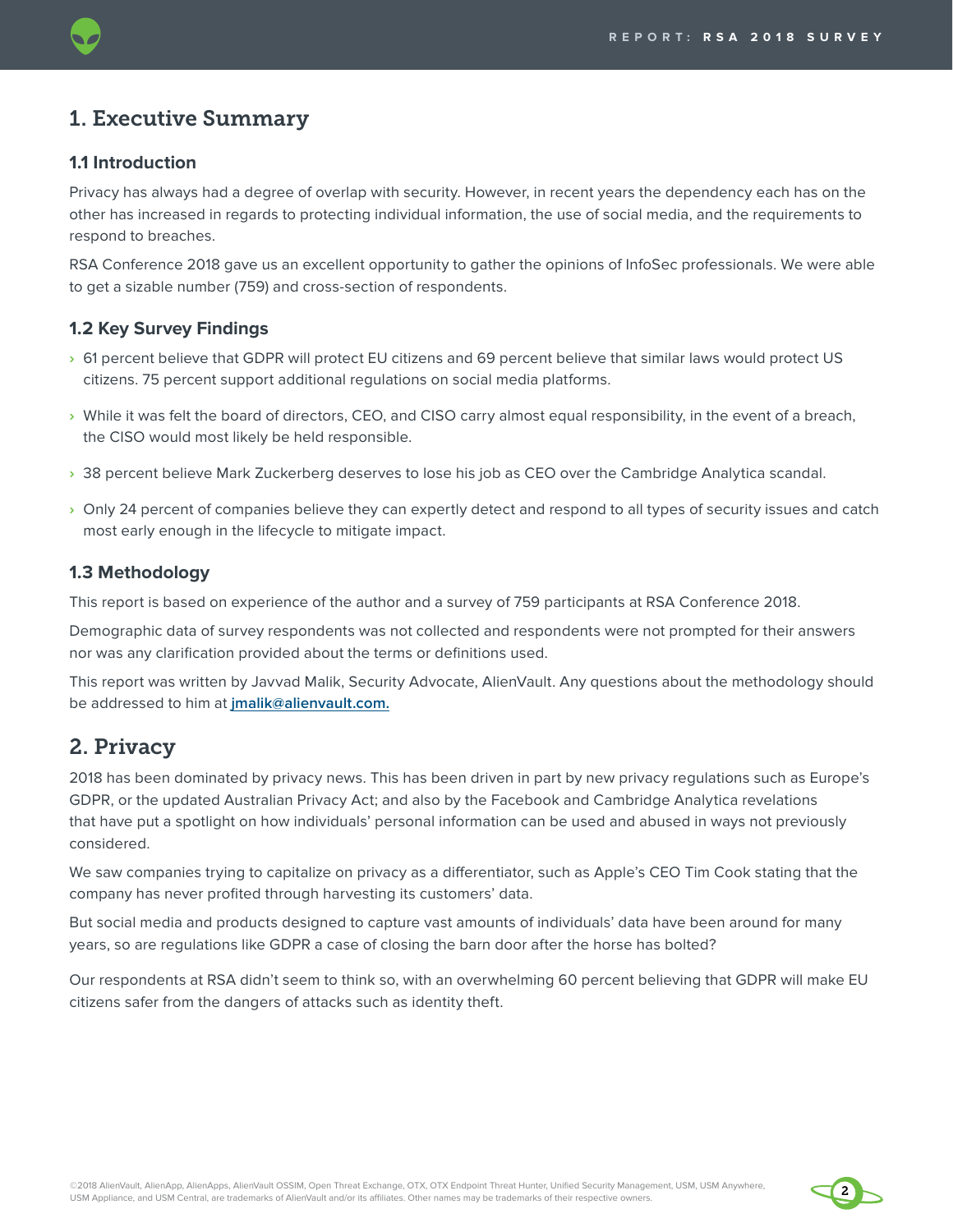

That sentiment wasn't just restricted to the EU. Nearly 70 percent of participants also believed that similar laws in the US would be beneficial in protecting customer privacy online.



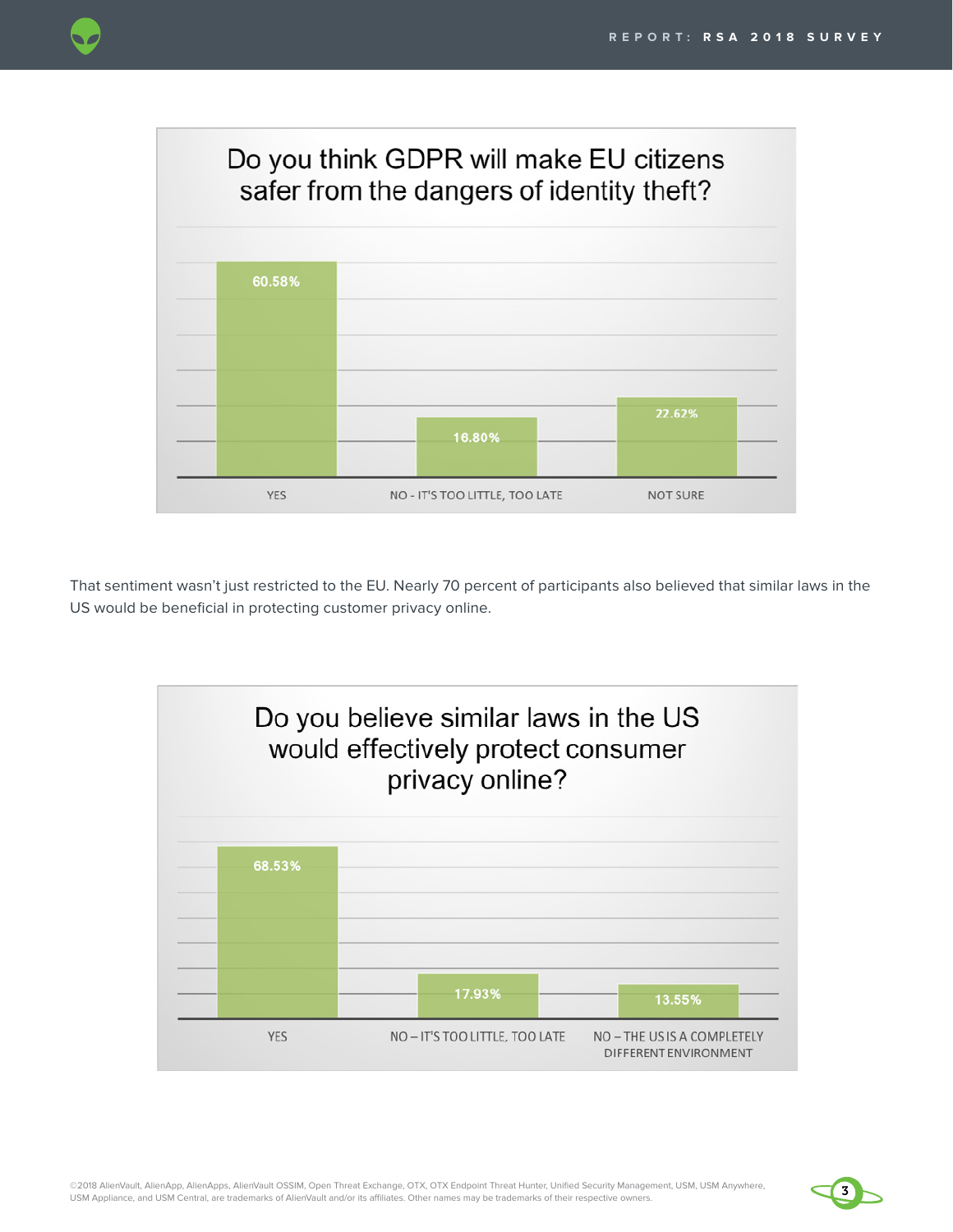

### **Practicality or Despair?**

Usually regulation or compliance requirements are an unwanted part of business. The feeling is that they sometimes add an unnecessary burden on companies, or that they are largely ineffective.

So therefore, the broad support of regulations to protect individual privacy is a bit of an outlier.

Maybe there's a sense of despair that, left to their own devices, organizations would only accumulate more and more data that is not only poorly secured, but used to build comprehensive user models.

It's often been quoted, "If you don't see the product, you are the product." The reality for most users is that they haven't had a good idea as to what 'being the product' means until now.

Given the environment that has been created, telling users not to share their information online is not sufficient. Big data models pull in information from a variety of different sources, and data is collected and sold through many channels – which is why the onus should be put on companies to ensure information collected, processed and stored is done so in a responsible manner.

#### **GDPR Impacting Budgets**

Meeting any new regulatory or compliance standard does require effort on the part of companies. Some, more so than others.

Of the participants, 22 percent stated their company's security and privacy budget increased significantly to meet the needs of GDPR.

While 33 percent stated their company's budget didn't increase at all because of GDPR, 8 percent said it actually decreased over the past 12 months.



#### **Too Much Regulation?**

The broader question is whether too much regulation has the danger of raising the entry barrier for online businesses.

Online businesses that sell products to users now not only have to ensure their sites are adequately protected from all common forms of web attacks, but they have to demonstrate compliance to regulators in order to meet the requirements laid out by PCI DSS or GDPR. Additional requirements may arise from partners wanting to conduct third- party assurance.

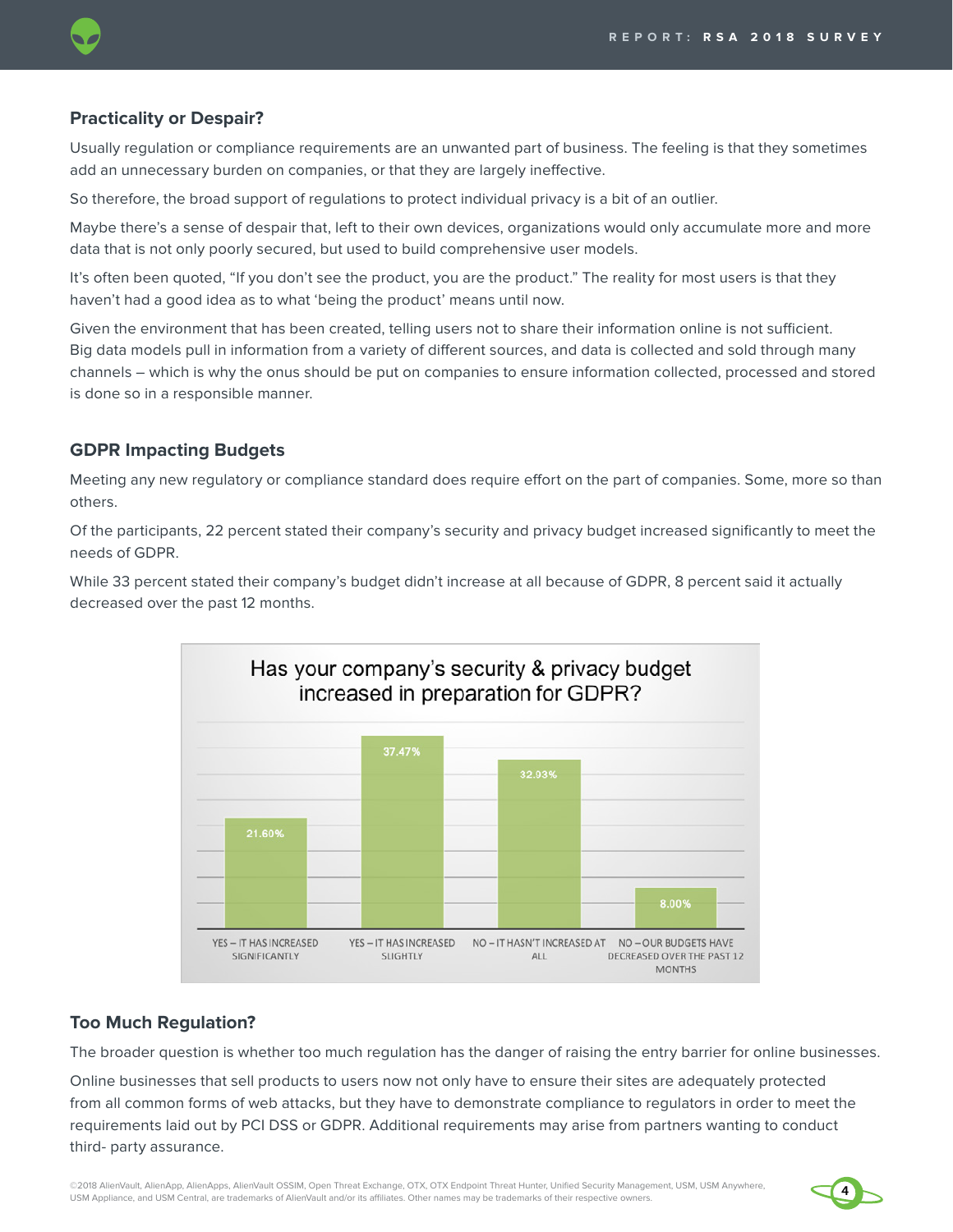

A combination of these factors will likely drive businesses increasingly down the route of cloud adoption. While cloud won't necessarily tick all the security boxes - after all, it is still the company as the data owner's responsibility to secure its data, not the cloud provider - it does remove a large regulatory burden in many areas for companies looking to grow.

## 3. Responsibility

Many companies have dedicated security teams, but security isn't just their responsibility. It extends into other departments as well as up the chain. After all, the tone is set from the top.

We asked participants who, in their opinion, should be held responsible when the company suffers a major privacy incident versus who will likely be held responsible.

In terms of who should be held liable, opinion was almost evenly split between the board of directors, CEO, and the CISO.

However, most felt that in reality, in the wake of an incident the CISO will be the one left holding the can, followed closely by the CEO.

The biggest difference was with the board of directors. 24 percent believed the board should carry some of the responsibility of a privacy breach, but only half of those, 12 percent, believed the board would actually be held accountable.



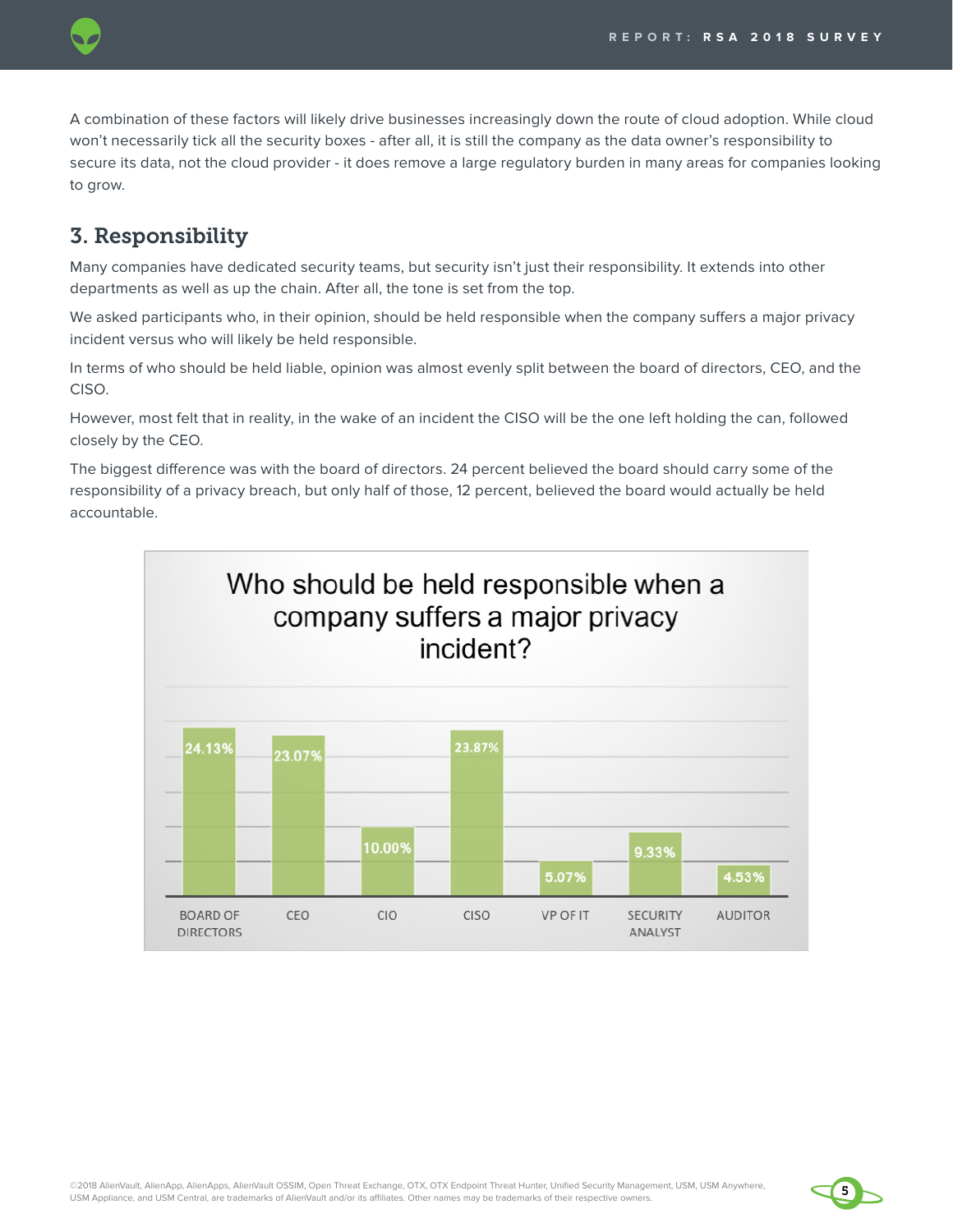

However, a security or privacy incident reflects poorly upon many areas of a business and could have far-reaching consequences. The company formerly known as Yahoo was recently fined \$35 million for failing to disclose a data breach which occurred some four years earlier in 2014.

Therefore, it's not surprising to see 57 percent of participants stated their senior management were very concerned about security, with 31 percent stating they were somewhat concerned.

Only 4 percent stated their company's senior management were not concerned at all about security.



©2018 AlienVault, AlienApp, AlienApps, AlienVault OSSIM, Open Threat Exchange, OTX, OTX Endpoint Threat Hunter, Unified Security Management, USM, USM Anywhere, USM Appliance, and USM Central, are trademarks of AlienVault and/or its affiliates. Other names may be trademarks of their respective owners.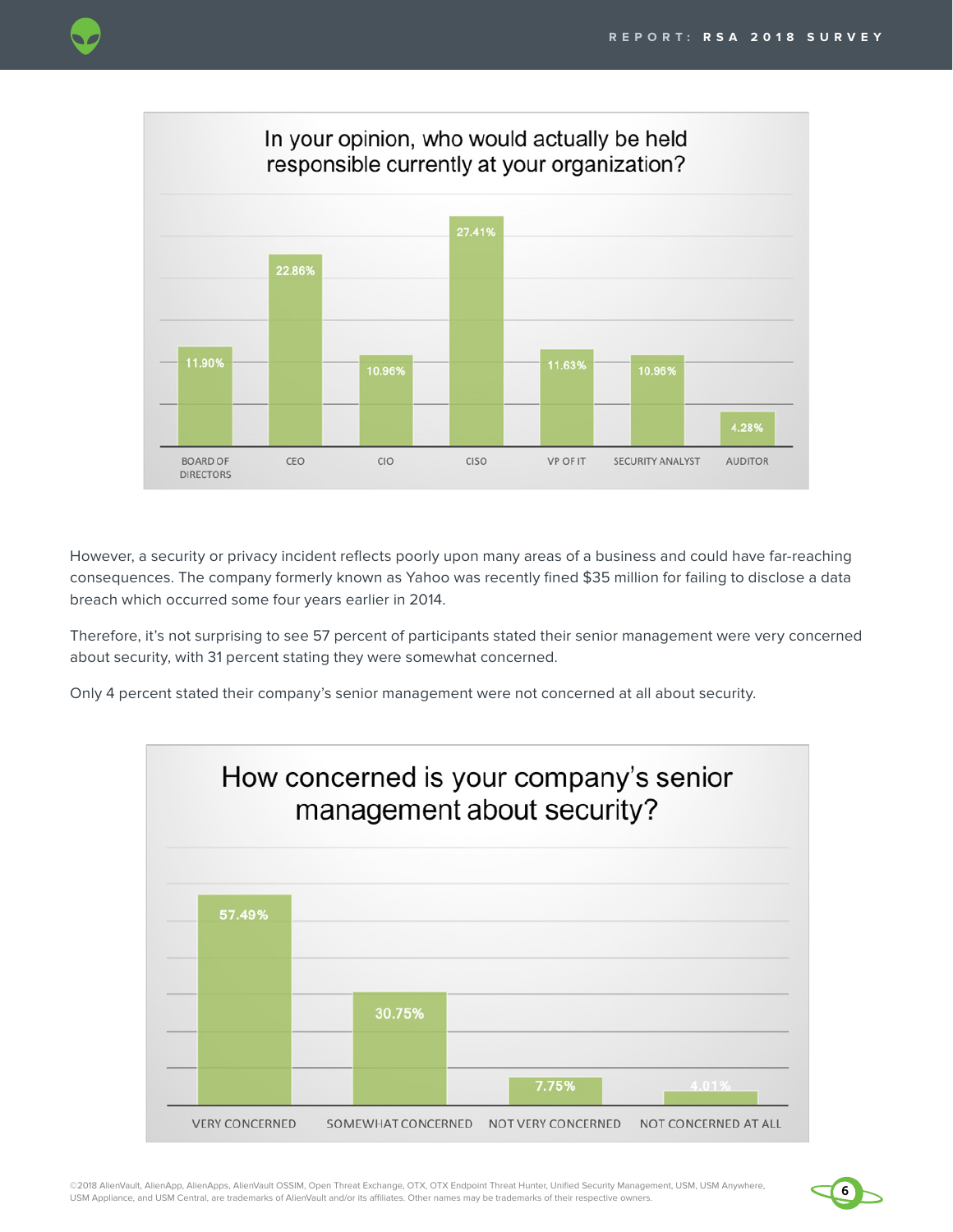### 4. Facebook

Facebook has made headline after headline over the course of 2018 for all the wrong reasons. Cambridge Analytica, misleading political advertisements, and an overall cavalier attitude towards customer privacy have the company in the crosshairs of many privacy groups as well as users.

75 percent of participants support additional regulations on social media platforms to limit how they can use customer data for commercial purposes.



This is an interesting perspective and ties back to the overall desire for more privacy protection through regulation – hinting at the lack of faith users have in social media companies being able or willing to regulate themselves.

Interestingly, only 38 percent of respondents believed that Mark Zuckerberg deserved to lose his job as CEO over the Cambridge Analytica scandal.

In some ways, it's hard to imagine who would be a good replacement for Zuckerberg if he were to step down as CEO. Facebook has grown in reach and influence beyond any social network that came before it, so it's not like there is a shortlist of CEOs qualified to steer the company in a clear direction.

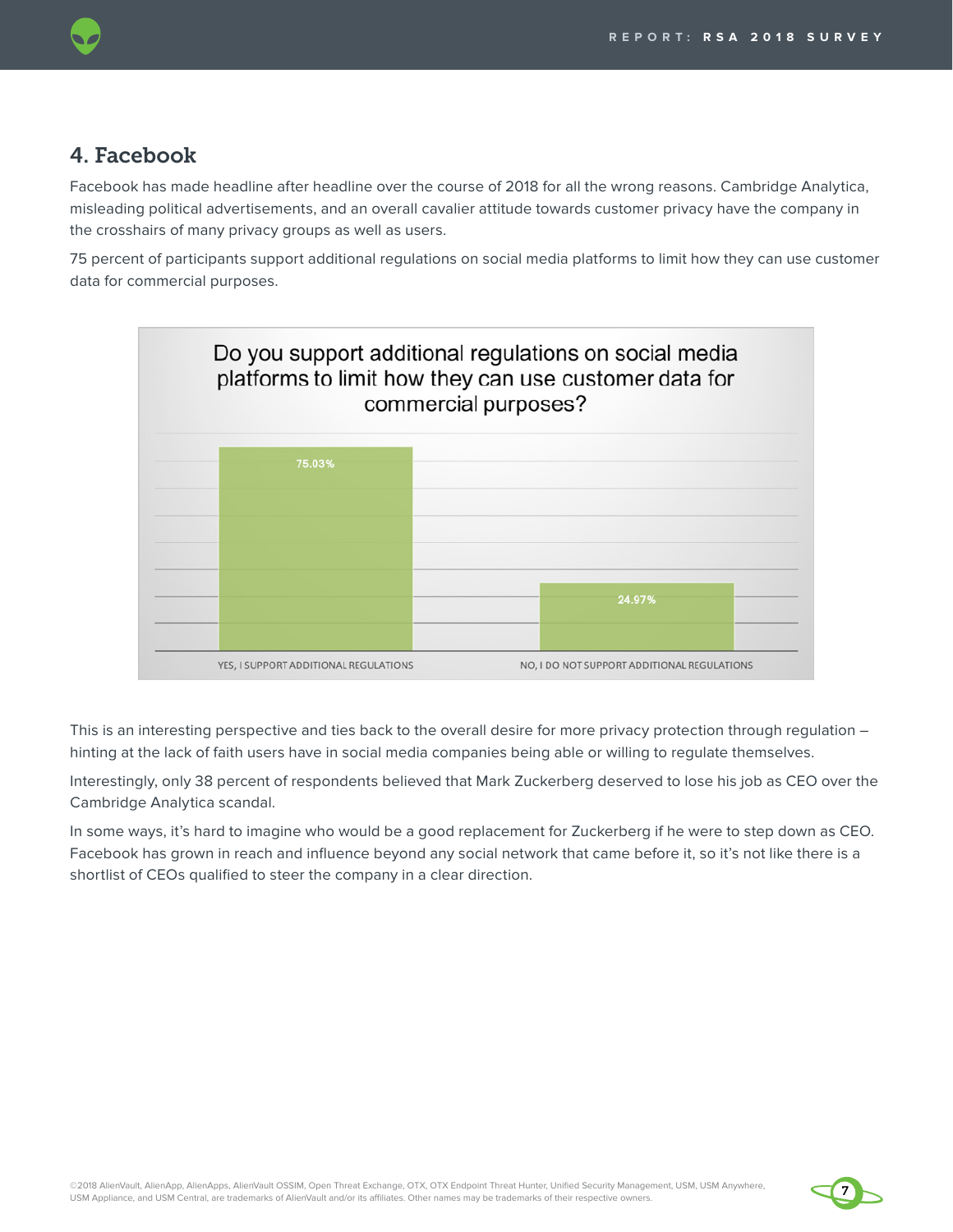



### **Facebook Theory vs Reality**

While there has been much outrage over the Facebook/Cambridge Analytica scandal, only 16 percent of participants stated they deleted Facebook over privacy concerns. Another 18 percent stated they had already deleted Facebook or never used it to begin with because of privacy concerns.

The vast majority, at 66 percent, stated they hadn't deleted Facebook over privacy concerns.

It sheds light on two interesting perspectives. There is a real-world dependency on Facebook for many that allows them to stay in touch with family and friends around the world. So, even in the light of privacy issues, leaving the platform may not be a viable solution when it is interlinked with others.

The second viewpoint is a lot broader in that it isn't necessarily a Facebook issue but a general social media and technology issue. Data is the most valuable of resources; it is acquired and used by a whole plethora of companies. Even if Facebook ceased to exist tomorrow, the privacy challenge will remain. A challenge that no-one seems to know the answer to – reflected by the fact that 56 percent of participants were doubtful that Zuckerberg's appearance before the committee in Washington would lead to any significant changes to privacy regulations in the US.



©2018 AlienVault, AlienApp, AlienApps, AlienVault OSSIM, Open Threat Exchange, OTX, OTX Endpoint Threat Hunter, Unified Security Management, USM, USM Anywhere, USM Appliance, and USM Central, are trademarks of AlienVault and/or its affiliates. Other names may be trademarks of their respective owners.

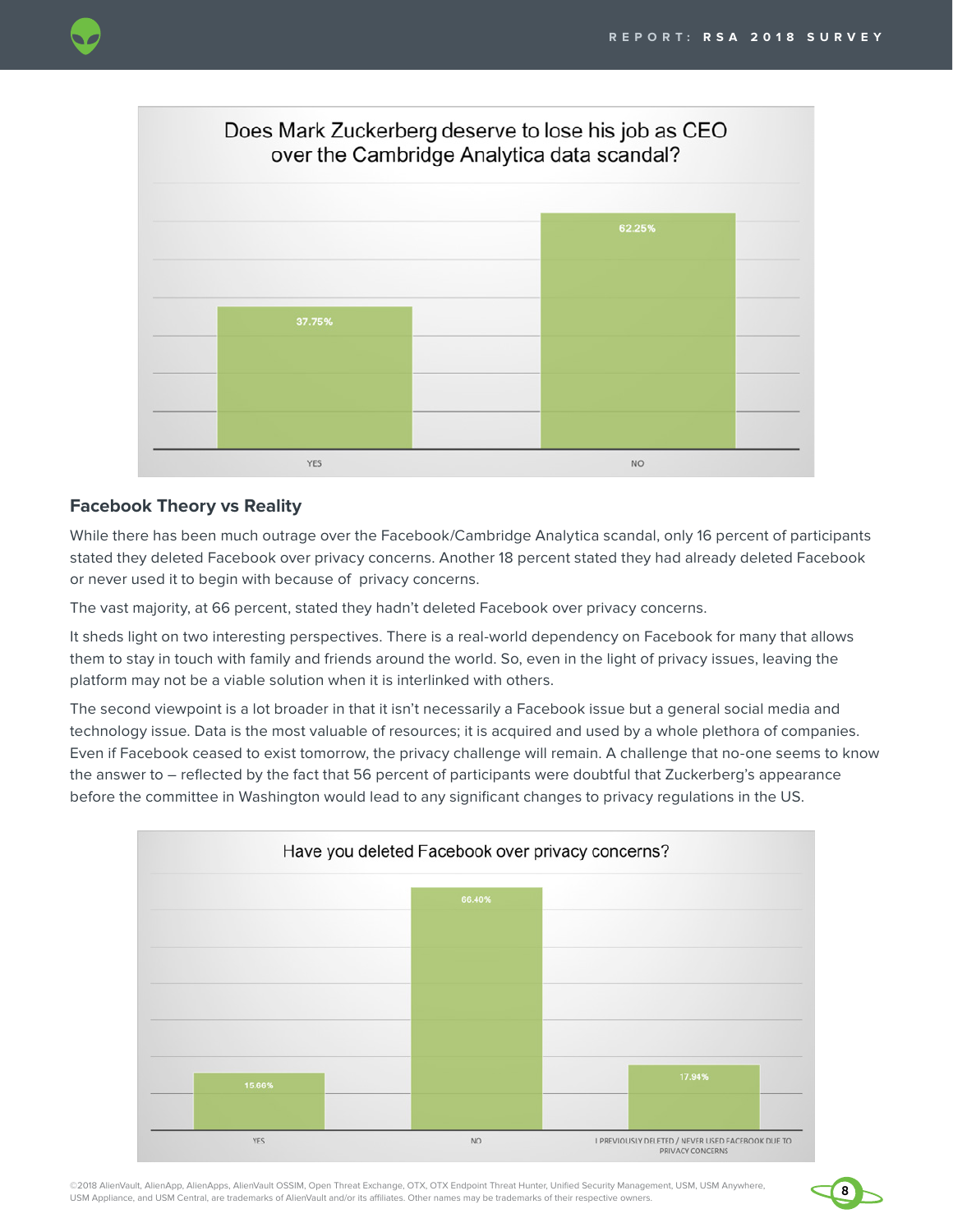

# 5. Threat Detection

Threat detection and response is an important requirement for GDPR. Most participants were confident in their threat detection capabilities, with 65 percent stating they would be able to report a privacy breach within 72 hours of becoming aware.



Of course, the key phrase here is 'being aware.' The real challenge for many companies is detecting threats when they occur.

To this point, 28 percent stated their ability to detect a threat was often only after it had manifested into a business issue.

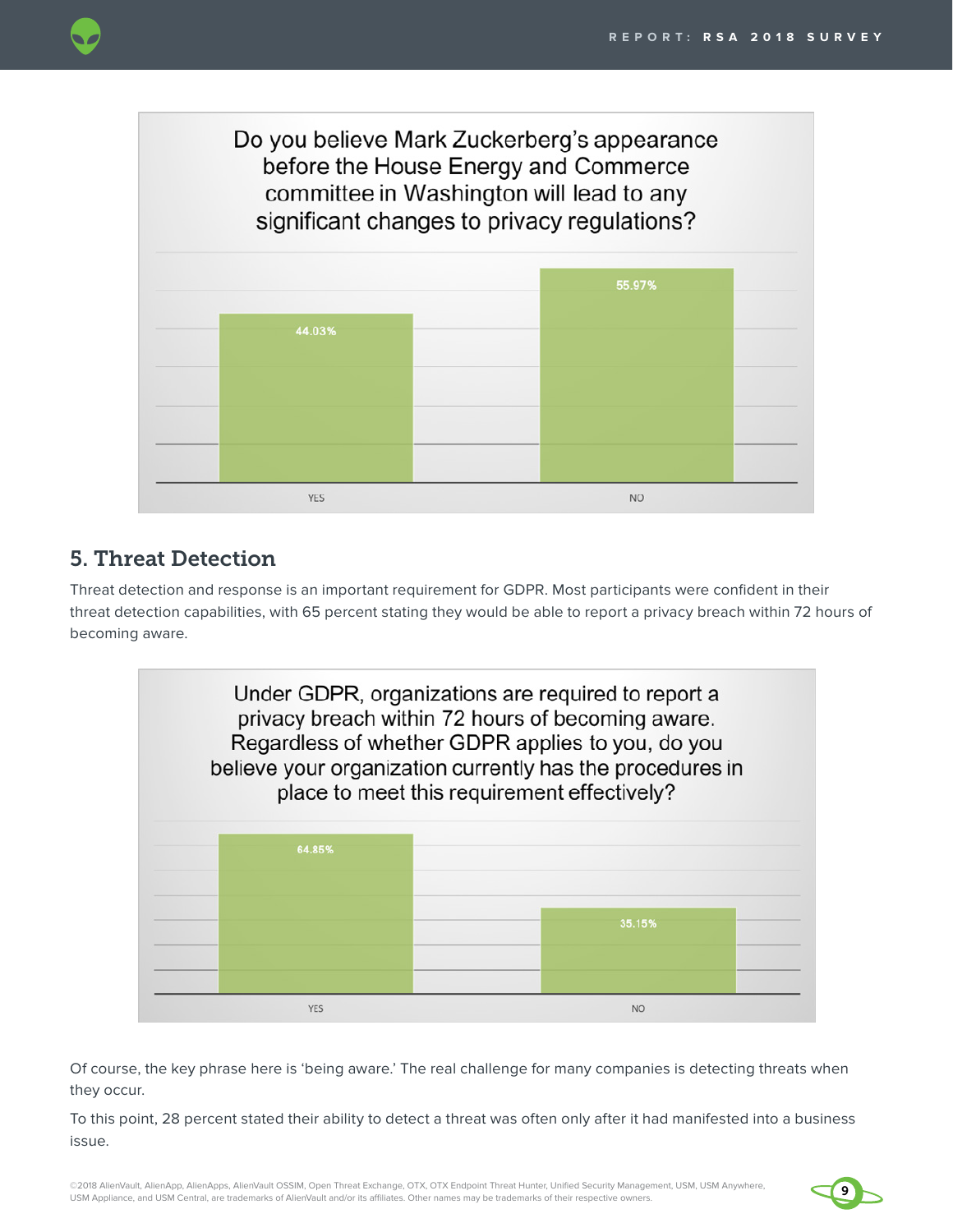

A further 36 percent were confident they had the tools and capability to detect and respond to major security issues when they arise.

Only 24 percent classified themselves as being able to expertly detect and respond to all types of security issues.



#### **The Haves and Have-nots**

We asked participants on the size of their security teams across engineering, research and incident response.

It became clear that there are two broad camps – companies that have between one and five employees in each discipline, and those that have over 10.

This highlights an almost equal split between companies and their approaches to security. Having large teams of over 10 people enables companies to be well-equipped to install and manage a multitude of security technologies, spend time assuring the technologies work as desired, and document processes and procedures.

However, over half the market does not have the luxury of 10-person teams, so their resources are spread thin, with individuals likely having to wear multiple hats to keep technology and security running smoothly.

In such environments, having a selection of disparate security tools is not feasible, which is why it's important for security to be designed in a way that it can be easily adopted and utilized by enterprises with small teams. As such, having multiple capabilities pre-integrated and performing a wide range of security and compliance activities is easier to manage for these companies.



©2018 AlienVault, AlienApp, AlienApps, AlienVault OSSIM, Open Threat Exchange, OTX, OTX Endpoint Threat Hunter, Unified Security Management, USM, USM Anywhere, **10** USM Appliance, and USM Central, are trademarks of AlienVault and/or its affiliates. Other names may be trademarks of their respective owners.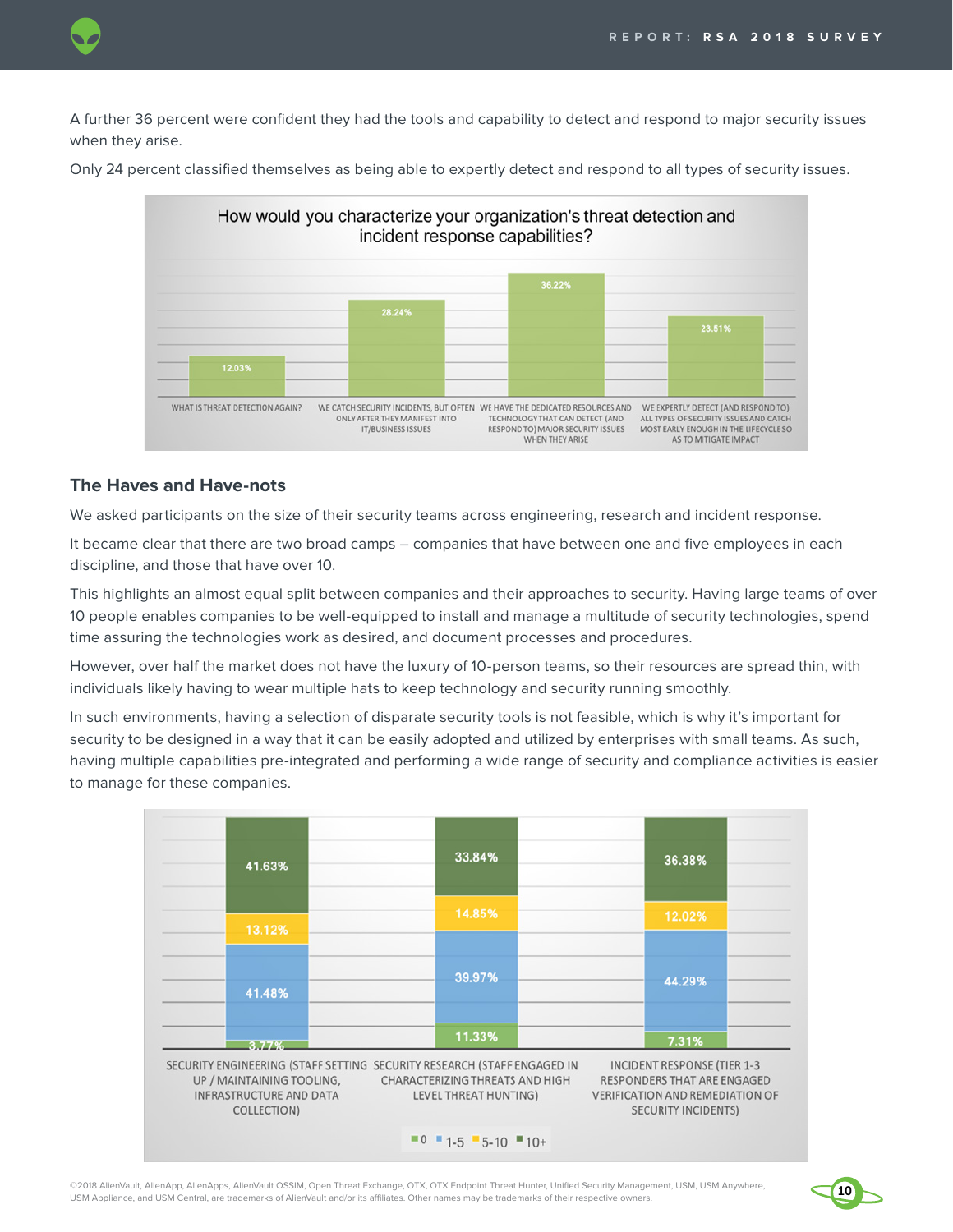### **Conclusions**

Privacy has traditionally been viewed as a distant cousin of security, but the two disciplines have formed an everincreasing dependency on each other in recent times. While there is a business incentive for companies to invest in security, similar incentives don't necessarily exist for companies to protect their customers' privacy. In fact, a lack of customer privacy can help the bottom line.

Therefore, it doesn't come as a huge surprise that many support regulation as a means to force the hand of companies to take the privacy of their customers and users more seriously.

Cyber security has come a long way from the days of merely being an IT function. It is very much embedded as a fundamental business requirement. However, the scope and impact of its responsibility haven't evolved at the same pace – or at least haven't appeared to do so. Which is why it appears that the CISO will bear the brunt of the blame in the event of an incident.

With threats ever-increasing, companies are investing more in threat detection and response capabilities. Some of these investments are driven through regulatory requirements, and others because of the progressing security maturity.

But there is a gap between companies that can invest significant resources into security and those that can't. It is therefore imperative that smaller teams be catered to accordingly through increased staff awareness, better training, or more comprehensive and easy-to-deploy (and use) security technologies. If not, we will only see an increase in successful attacks and breaches against the companies that can afford it the least.

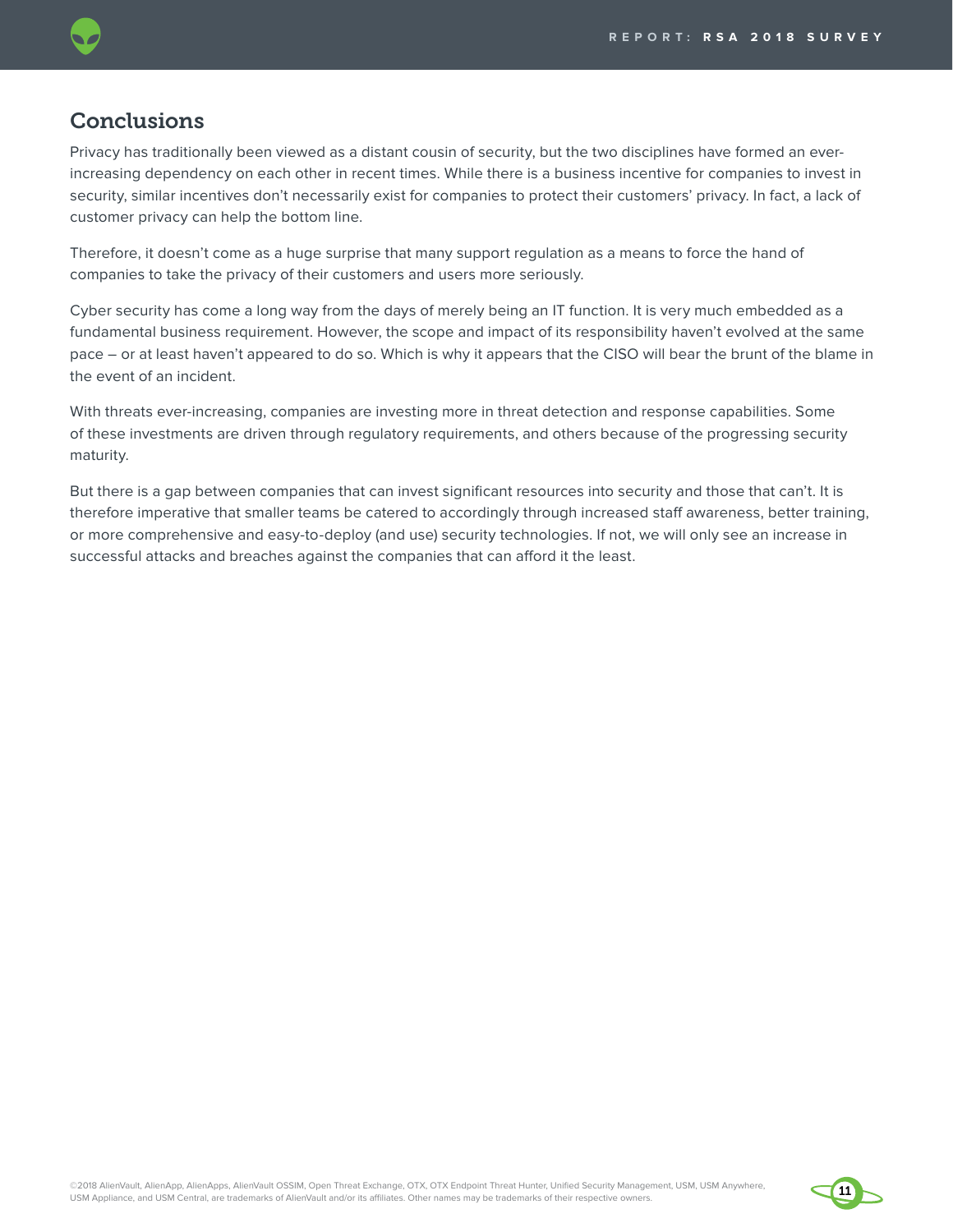

# Appendix A

### **The Questions**

1. Do you think GDPR will make EU citizens safer from the dangers of identity theft?

- a.Yes
- b.No it's too little, too late
- c. Not sure

2. Do you believe similar laws in the US would effectively protect consumer privacy online?

a.Yes b.No – it's too little, too late c. No – The US is a completely different environment

3. Has your company's security & privacy budget increased in preparation for GDPR?

a.Yes – It has increased significantly

b.Yes – It has increased slightly

c. No – It hasn't increased at all

d.No – our budgets have decreased over the past 12 months

4. Under GDPR, organizations are required to report a privacy breach within 72 hours of becoming aware. Regardless of whether GDPR applies to you, do you believe your organization currently has the procedures in place to meet this requirement effectively?

- a.Yes
- b.No
- c. Unauthorized file sharing

5. Who should be held responsible when a company suffers a major privacy incident?

- a.Board of Directors
- b.CEO
- c.CIO
- d.CISO
- e.VP of IT
- f. Security Analyst
- g.Auditor

6. In your opinion, who would actually be held responsible currently at your organization?

- a.Board of Directors
- b.CEO
- c.CIO
- d.CISO
- e.VP of IT
- f. Security Analyst
- g.Auditor

7. How concerned is your company's senior management about security?

- a.Very concerned
- b.Somewhat concerned
- c. Not very concerned
- d.Not concerned at all